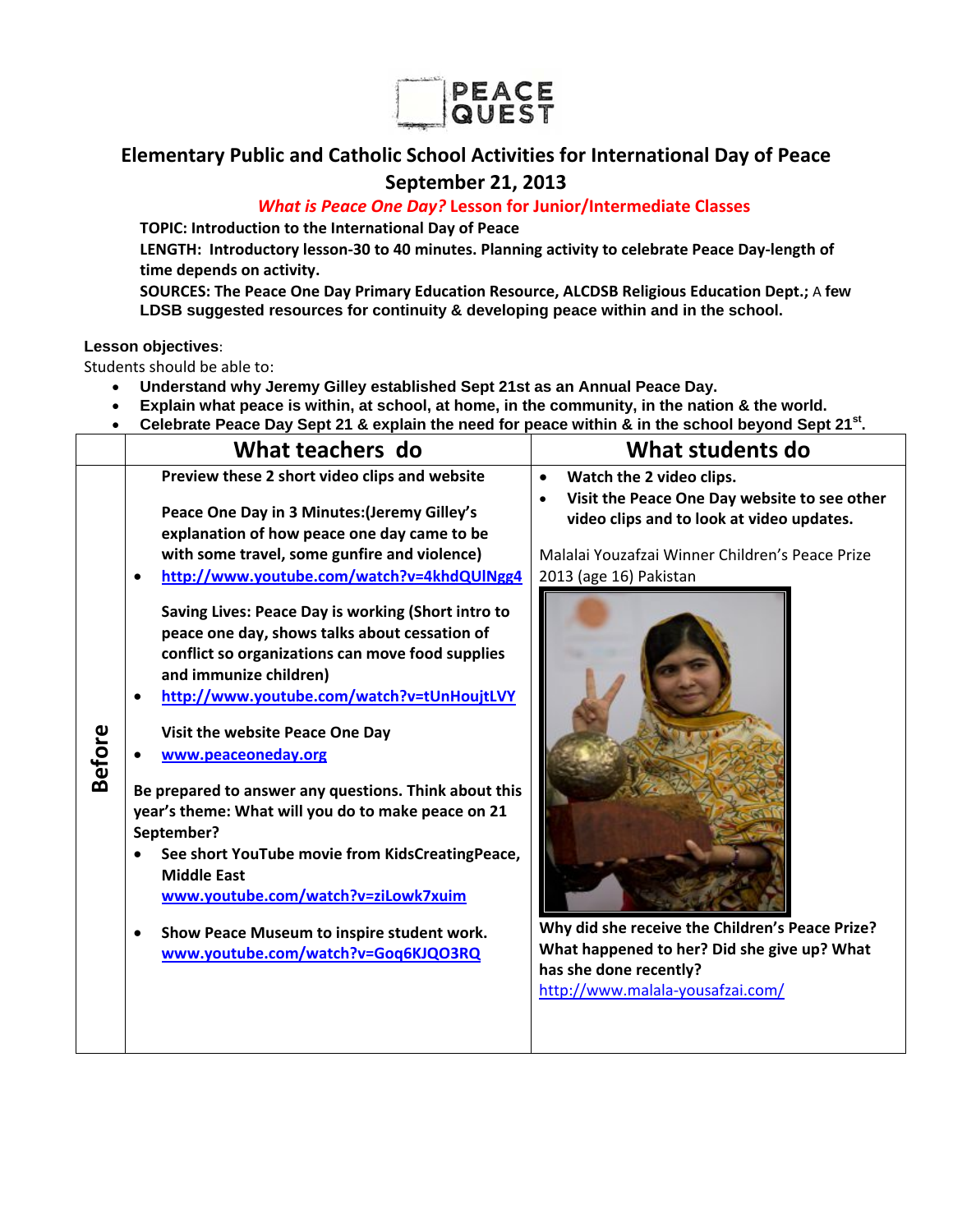**Chart: Discuss and create a web chart of what peace may look like, sound like, and feel like.**

**Chart: List different ways we can celebrate peace.**

**List young people involved in educating for peace**

#### **Ask:**

**What will you do to make peace on 21 September? Have students write their answers on a blank 8 ½ by 11 paper. Take a photo of each child.** 



**During**



 **Provide a Graffiti Peace Wall (mural paper) for student comments, ideas, concerns, worries, joys, and so on re creating peace within, at school, home, community, across the nation & in the world.** 

**Discuss:**

- **What is Peace One Day?**
- **What does peace look like, sound like, feel like to you?**
- **How can we celebrate peace? Can/will it make a difference (at home, at school)**
- **What will you do to make peace on September (20) 21 & beyond?**
- **Photograph each student with their piece of paper. Post photos in the classroom/hallway for others to see and read.**
- **View Peace Museum art. Create group or individual peace murals.**
- **Select & illustrate words from 100 Words for Peace. (Resource provided.)**
- **Learn & sing peace song** *"With Just One Song, one magic song that everyone could sing…"* **See www.youtube.com/watch?v=mxidrVmvznU (Lyrics provided on screen. Children singing)**

**\* Perform** *With Just One Song* **on September 21 – UN International Day for World Peace**



\*View **KidsCreatingPeace, Middle East www.youtube.com/watch?v=ziLowk7xuim \*Discuss what Middle East students in conflict zones are doing to create peace. \* Invite & interview community peace or social**

**justice people to your class.**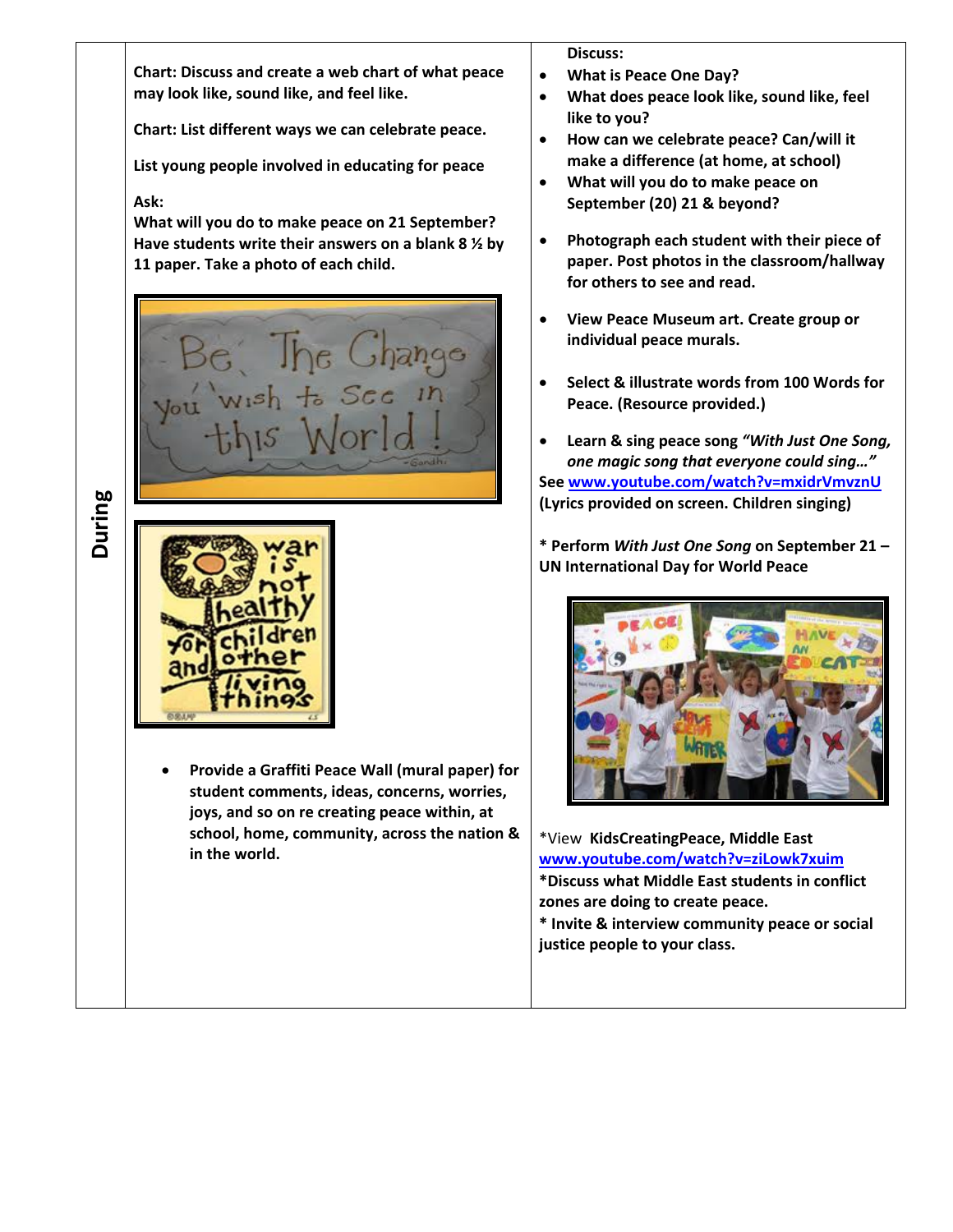

# **Celebrate Peace Day** Wars are poor chisels for carving out peaceful tomorrows M L King peaceproject.com Little Women **For Little Women** 1N AFGHANISTAN

 **Research & report back on Alaina Podmorow (Canadian youth peace activist) www.littlewomen4littlewomen**)



Nobel Peace Prize Winners Who are these women? What did they do to win the Nobel Peace Prize?